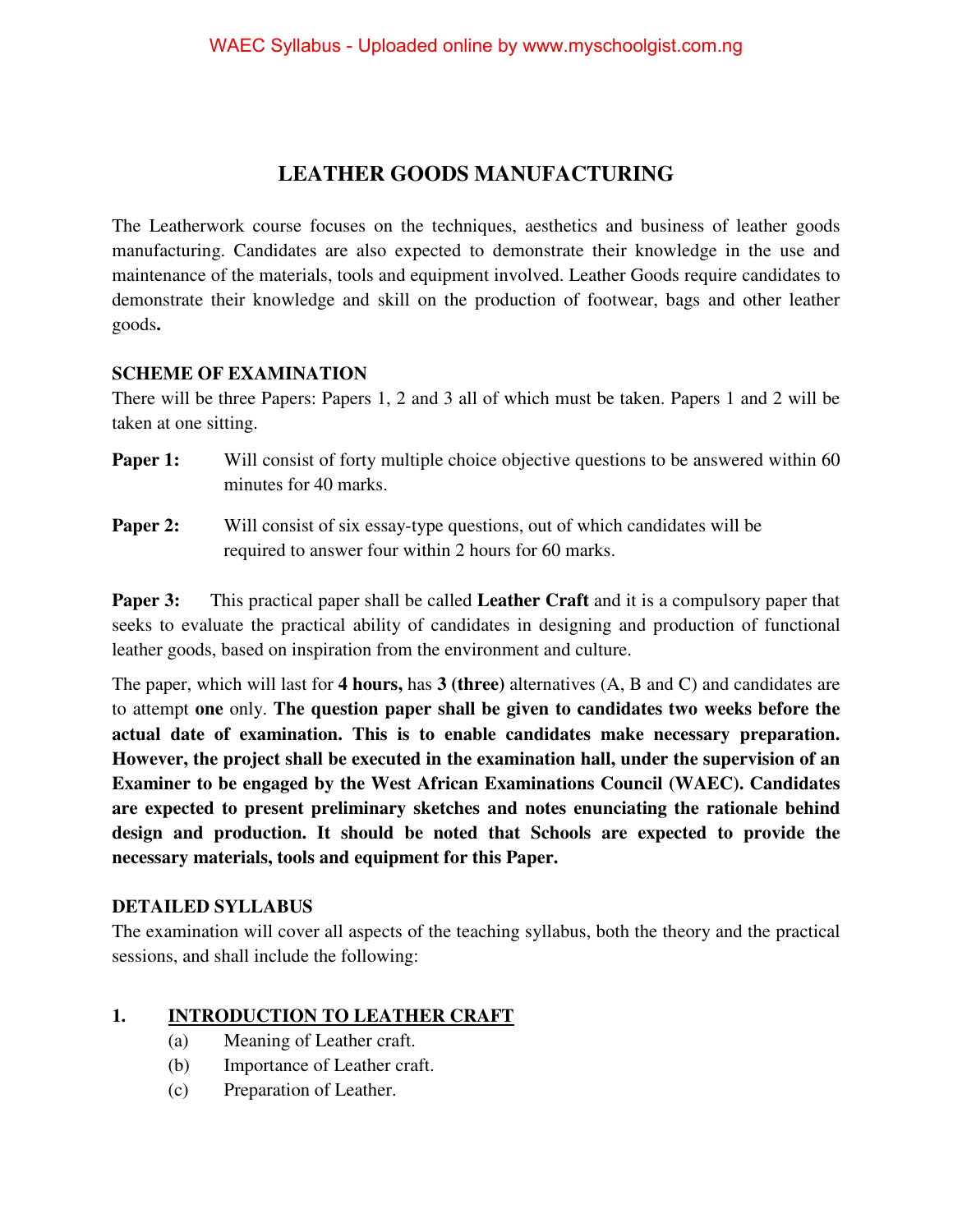### WAEC Syllabus - Uploaded online by www.myschoolgist.com.ng

(d) Types of Leather goods or products.

### **2. FOOTWEAR MANUFACTURING**

- (a) Components of footwear.
- (b) Differences between men's and ladies' shoes.
- (c) Materials, tools and equipment for footwear design and production.
- (d) Pattern cutting.
- (e) Clicking, Skiving and Folding.

# **3. LEATHER GOODS**

- (a) Types of leather goods.
- (b) Functions of leather goods.
- (c) Influence of social habits, fashion and price on the design and production of leather goods.
- (d) Design Illustration and Pattern making.

# **4. MATERIALS, TOOLS AND EQUIPMENT**

- (a) Materials. e.g. leather, fabric, rubber, adhesives, etc.
- (b) Tools. e.g. knives and shears, hammer, mallets, punches, awl, beveller, skivers, etc.
- (c) Equipment. e.g. Sewing machine, sole trimmer, leather cutter, splitter, sanding, spraying/polishing machine, etc.
- (d) Description, use and care of tools and equipment.
- (e) Safety measures in leather goods production

# **5. SEWING MACHINES**

- (a) Types and functions of Sewing machines.
- (b) Operation of sewing machines.
- (c) Stitch formation / stitching.
- (d) Methods of stitching.

#### **6. LEATHER GOODS DECORATION AND FINISHING**

- (a) Techniques of Decorating
	- (i) stamping
		- (ii) stitching
		- (iii) carving
		- (iv) spraying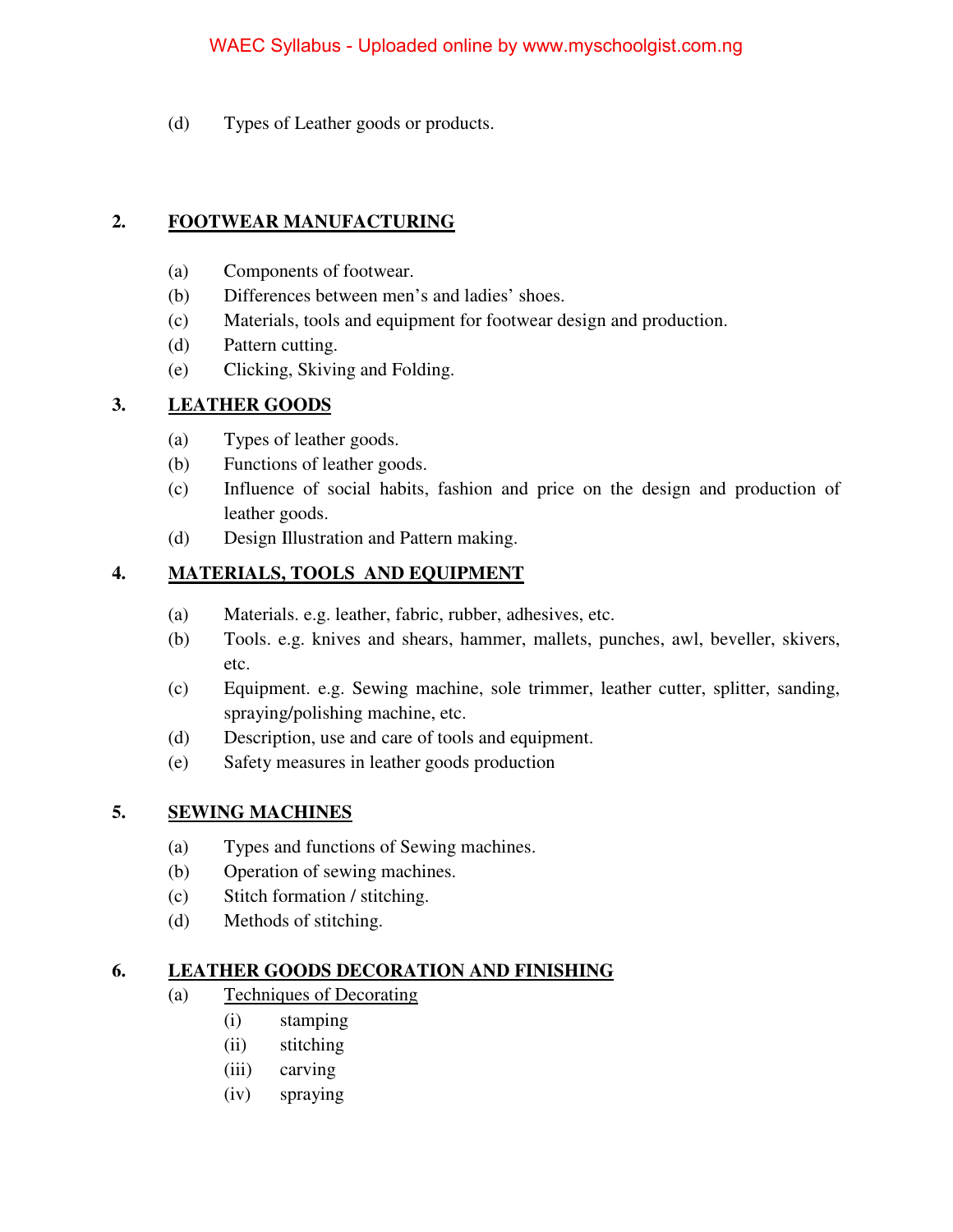- (v) embroidery
- (vi) appliqué
- (vii) dyeing, etc.
- (b) Finishes and Finishing
	- (i) Meaning of finishing.
	- (ii) Importance of finishes and finishing.
	- (iii) Types of finishes.

# **7. THE BUSINESS OF LEATHER DESIGN AND PRODUCTION**

- (a) Location
- (b) Funding
- (c) Purchasing and supplies of materials
- (d) Pricing / negotiation
- (e) Merchandising
- (f) Advertising/publicity
- (g) Marketing and selling
- (h) Fund management.

# **LIST OF FACILITIES AND MAJOR EQUIPMENT/MATERIALS REQUIRED:**

# **FOOTWEAR MANUFACTURE AND REPAIRS**

# 1. **Equipment**

- Flatbed sewing machine
- Post bed sewing machine
- Zigzag machine
- Perforating machine
- Stamping machine
- Spraying machine (with cylinder)
- Embossing machine
- Sole roughing or grinding machine.

# **2. Tools**

- Pattern knives
- Cutting knives
- Awls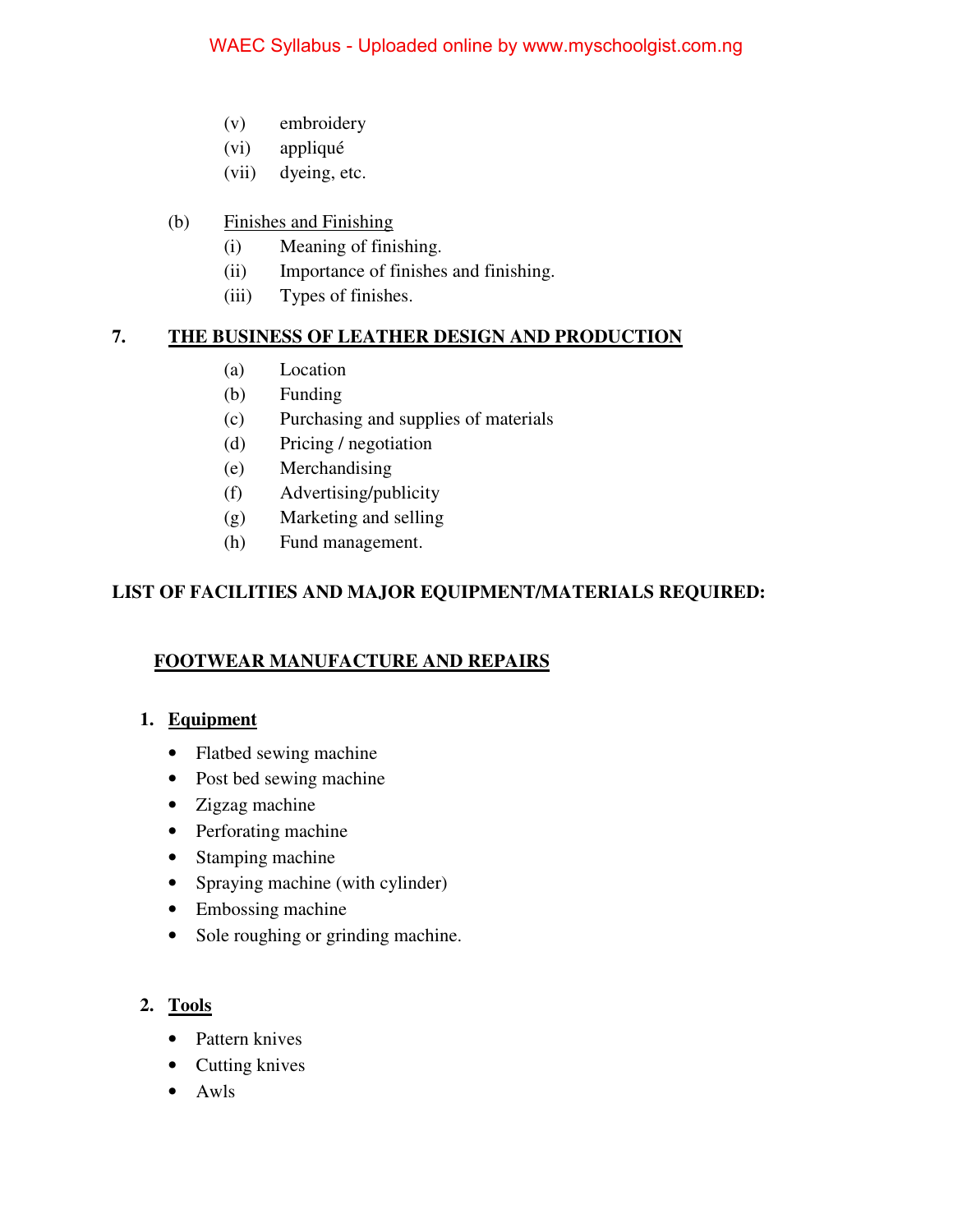- Hammers
- Nail removers
- Sharpening stone
- Lasting pincers
- Clicking boards
- Eyelet pliers
- Tape rules
- Adhesives
- Set of adult plastic Last (from size 40 45)
- Set of ladies plastic Last (from size 34 43)
- Set of children plastic Last (from size 22 39)
- Hand punching pliers
- Iron Last
- Cutting board
- Screw drivers
- Pliers
- Expansion Last
- Scissors
- Zigzag Scissors

# **BAG MANUFACTURE AND REPAIRS**

#### 1. **Equipment**

- Post bed machine
- Flat bed machine
- Guides
- Gadgets
- Skiving machine
- Splitting machine

# **2. Tools**

- Scissors
- Zigzag scissors
- Gums and adhesives
- Tape rules
- Eyelet pliers